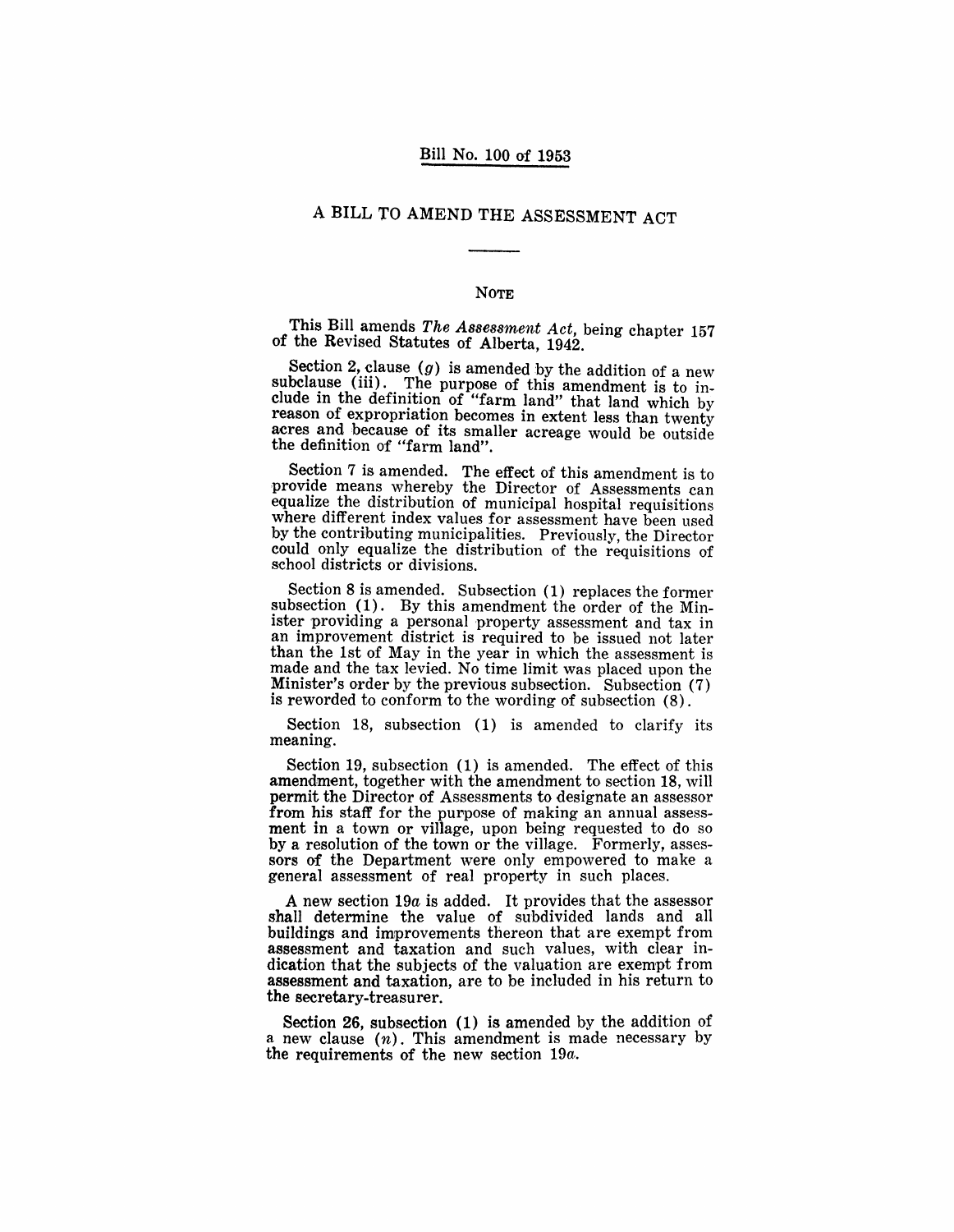Section 27 is amended. Subsections (1), (2), and (4) are amended and a new subsection  $(5)$  is added to this section. Previously, subsection (1) required, among other things, that the secretary-treasurer mail an assessment slip to every person whose name appeared on the assessment roll. When the slip was mailed and the roll was initialled and the date entered thereon, the entry and initial became *prima facie*  evidence that the slip had been mailed under subsection (2)- Under that subsection also, absence of initials and entry became *prima facie* evidence that "the address of the person named on the roll is unknown". Section 26, subsection (1), clause (d) requires the sectretary-treasurer to show on the assessment roll the name and post office.address, if known, of the owner of assessed land. The amendments to this section provide that the secretary-treasurer send an assessment slip to every person whose name and post office address appears on the assessment roll. Absence of the entry of the' date of such mailing and initials on the roll becomes *printa facie* evidence that the slip was not mailed; absence of a post office address on the roll now. becomes *prima facie*  evidence that such address is unknown.

The new subsection (5) makes provision for the person who received an assessment slip that contained an error, omission or misdescription which had the effect of causing that person to allow the time of appeal to the court of revision to elapse. By this section such a person would, upon discovering the error or omission, be entitled to call for a new assessment slip and the time in which he could appeal the assessment would date from the mailing of the last slip.

Section 29, subsection (2) is amended. As some assessments are required to be made before the 1st of September. this subsection now makes provision for such cases where' previously it did not.

This Bill comes into force upon assent and the amendments to section 7 of the Act are retroactive to the 1st day of January, 1953.

> J. W. RYAN, *Acting Legislative Counsel.*

*(This note does not form any part of the Bill but is offered)* in explanation of its provisions.)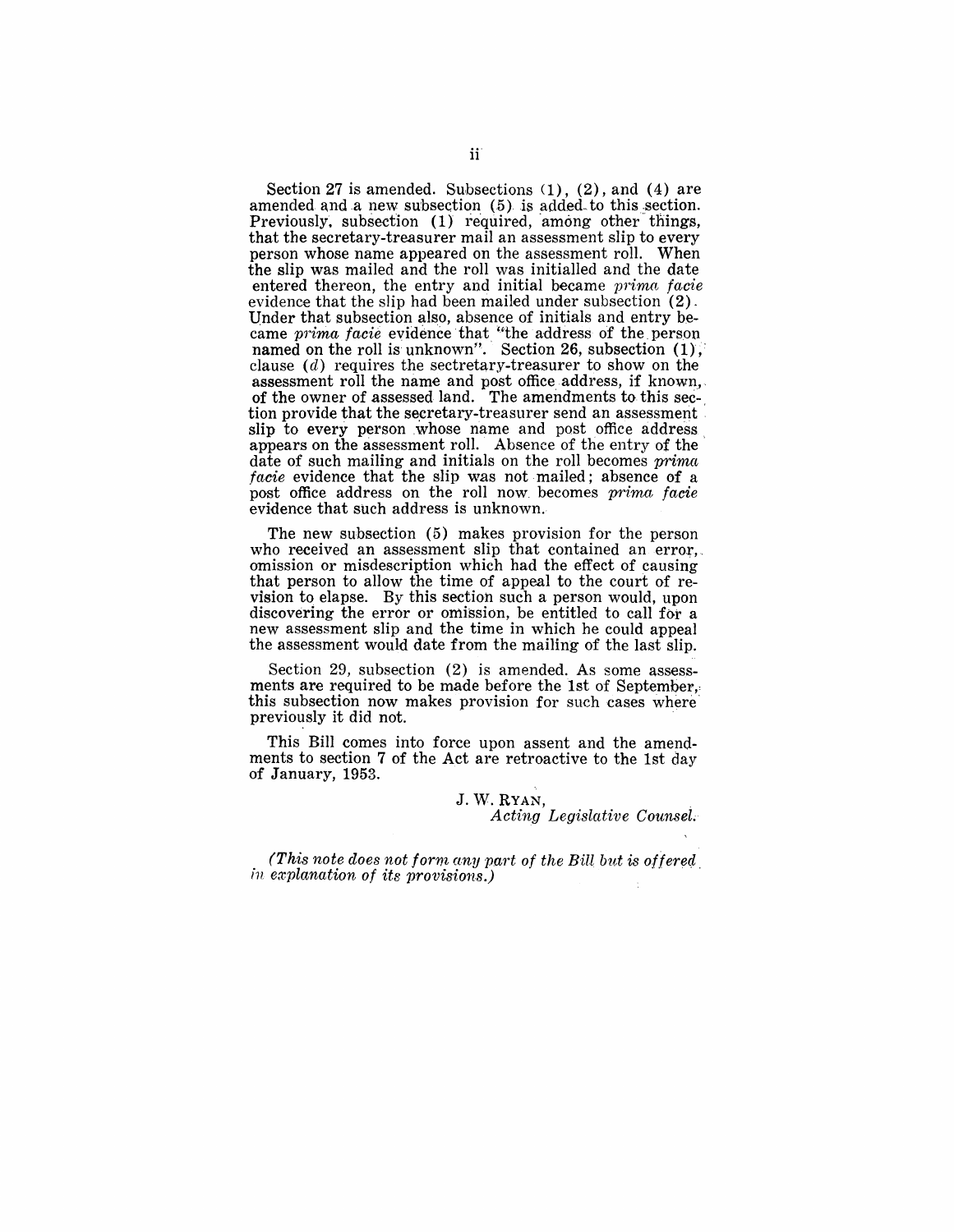# **BILL**

#### No; 100 of 1953

An Act to amend The Assessment Act

#### *( Assented to* ,1953)

**HER MAJESTY, by and with the advice and consent of the Legislative Assembly of the Province of Alberta,** enacts as follows:

**1.** The Assessment Act, being chapter 157 of the Revised Statutes of Alberta, 1942, is hereby amended.

**2.** Section 2, clause  $(g)$  is amended by adding im- $\frac{\text{Section 2}}{\text{amended}}$ mediately after subclause (ii) the following new subclause:

"(iii) any parcel of land used for farming purposes, the area of which has been reduced to less than twenty acres in extent by reason of expropriation proceedings." .

**3.** Section 7 is amended Section  $\frac{3}{4}$ 

(a) by striking out subsection  $(1a)$  and by substituting the following:

" $(1a)$  In every municipality which is included in whole or in part within a school district, school division or municipal hospital district, the secretarytreasurer of the municipality shall furnish to the secretary-treasurer of the school district, or the school division, or the municipal hospital district, a .certificate as provided by *The School Act,* 1952, or *The Municipal Hospitals Act,* as the case may be, setting out,

" $(a)$  in the case of a school district or school division,

- "(i) the total assessed value of all land, buildings and improvements, and
- "(ii) the total assessed value of all personal property, other than stock-in-trade,
- " $(b)$  in the case of a municipal hospital district, the total assessed value of all land, buildings and improvements.

as shown on the assessment roll as at the thirty-first day of December of the preceding year and as in that part of the school district, school division or municipal hospital district, as the case may be, which is within the municipality.";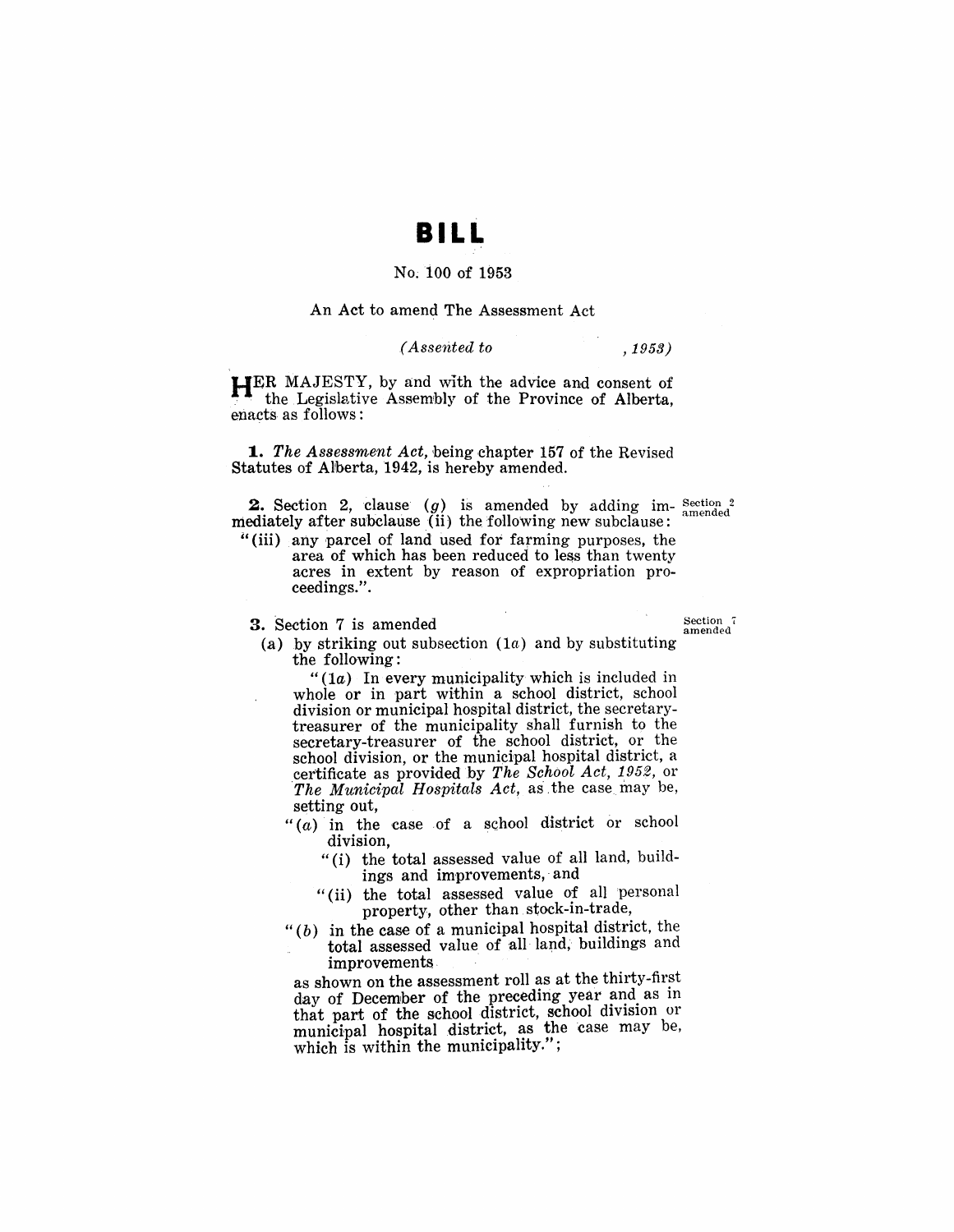(b) by adding immediately after the word "division", wherever it occurs in subsection (2), the words "or municipal hospital district".

Section 8 amended

Assessment of personal property

4. Section 8 is amended

(a) by striking out subsection (1) and by substituting the following:

"8. (1) The Minister, by order issued not later than the first day of May in any year, may provide that in that year personal property in any improvement district named in the order shall be liable to assessment and taxation, and every such order shall remain in force until amended or repealed, but no such order shall be amended or repealed except by an order issued before the first day of May in a year subsequent to the year in which the original order was issued.";

(b) by striking out subsection (7) and by substituting the following:

" $(7)$  Where personal property has become liable to assessment and taxation and has been assessed in any year by a municipality, the personal property shall not become liable to assessment and taxation in that year by any other municipality.".

Section 18 amended

5. Section 18 is amended by adding at the end of subsection (1) the words ", or an assessment required pursuant to clause (a) of subsection (1) of section  $1\bar{9}$ ".

**6.** Section 19, subsection  $(1)$ , clause  $(a)$  is amended by adding immediately after the word "Minister" the words ", or designated by the Director of Assessments".

section  $_{19a}^{\text{New}}$ 

Valuation of exempt lands, etc.

7. The following new section is added immediately after section 19:

*"19a.* The assessor shall determine the value of all subdivided lands and of all buildings and improvements thereon that are exempt from assessment and taxation and shall include these valuations in his return to the secretarytreasurer, clearly indicating that such lands, or buildings and improvements are so exempt.".

Section 26 amended

Section 27 amended

8. Section 26, subsection (1) is amended by adding immediately after clause  $(m)$  the following new clause:

*"(n'* the name of the owner, a brief description of the land and the value of all subdivided lands and of all buildings and improvements thereon determined under the requirements of section *19a.".* 

9. Section 27 is amended

(a) by adding immediately after the word "name", where it occurs in subsection (1), the words "and post office address";

Section 19 amended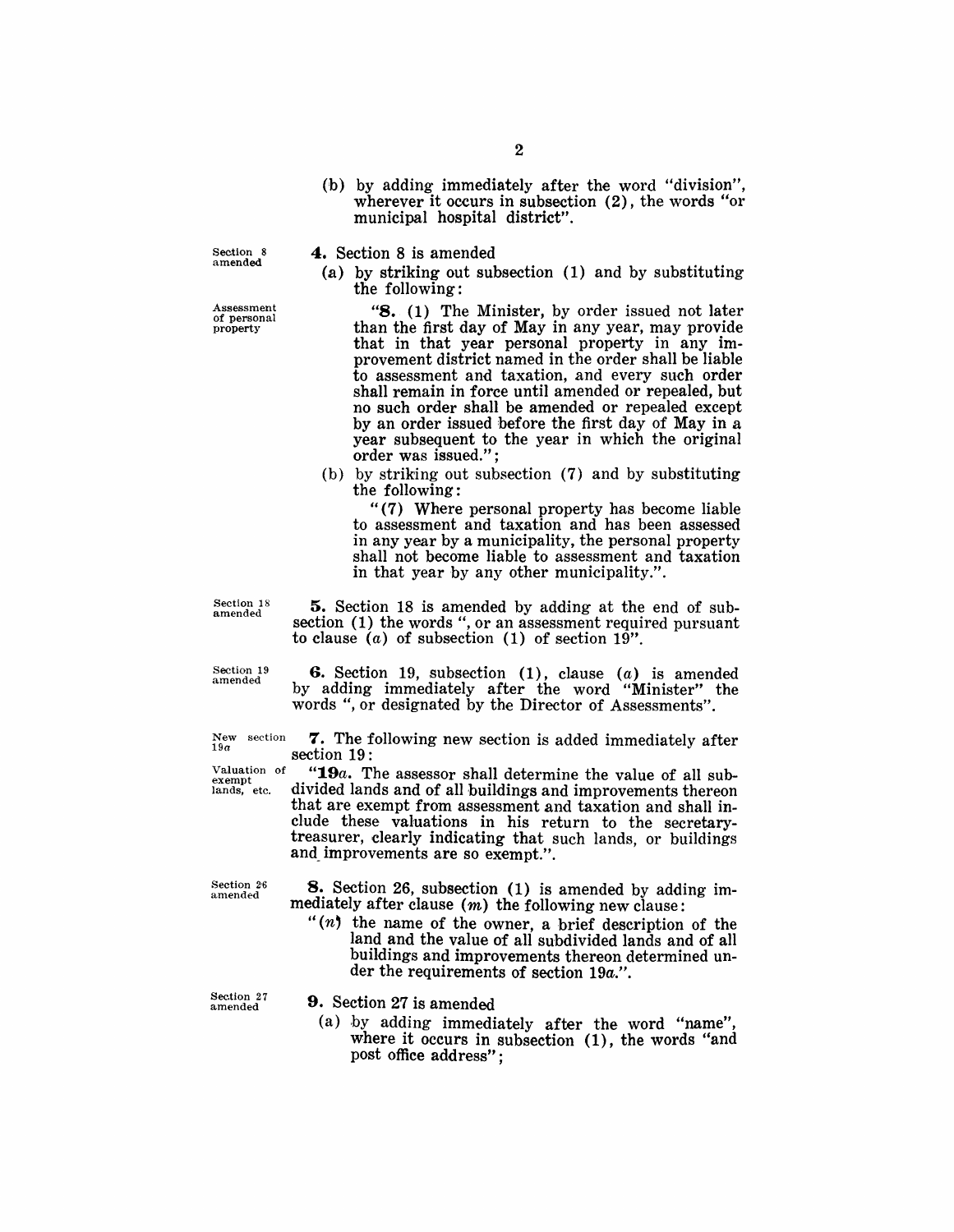- (b) by striking out the words "address of the person named on the roll is unknown", where they occur in subsection (2), and by substituting the words "assessment slip has not been mailed";
- (c) by adding immediately after subsection (2) the following new subsection:

" $(2a)$  Where the post office address of a person Post office whose name appears on the roll is not entered on  $\frac{address}{unknown}$ the roll, an assessment slip shall be completed and retained in the office of the secretary-treasurer, and in such case the absence of a date and initials or symbol representing the initials shall be *prima*  facie evidence that the post office address of the person named on the roll is unknown.";

- (d) by adding at the end of subsection (4) the words , or by the person named on the roll whose address is unknown";
- (e) by adding immediately after subsection (4) the following new subsection:

" $(5)$  Where an error, omission or misdescription in an assessment slip can be shown to have influenced the person to whom it was mailed to refrain from appealing the assessment to the court of revision within the time limit imposed by section 35, that person shall be entitled

- " $(a)$  to receive a corrected assessment slip,
- " $(b)$  to 'appeal to the court of revision within thirty days after the mailing of the corrected assessment slip.".

**10.** Section 29, subsection (2) is amended <sup>Section 29</sup> amended

- (a) by adding immediately after the word "July" the words", or the first day of September, as the case may be,";
- (b) by adding immediately after the figures "18", where they occur in clause  $(a)$ , the words and figures "or section *18a,".*

**11.** This Act comes into force on the day upon which it Coming into accounted to and upon so coming into force socion 2 shall force is assented to and upon so coming into force section 3 shall be deemed to have been in force at all times on and after the first day of January, 1953.